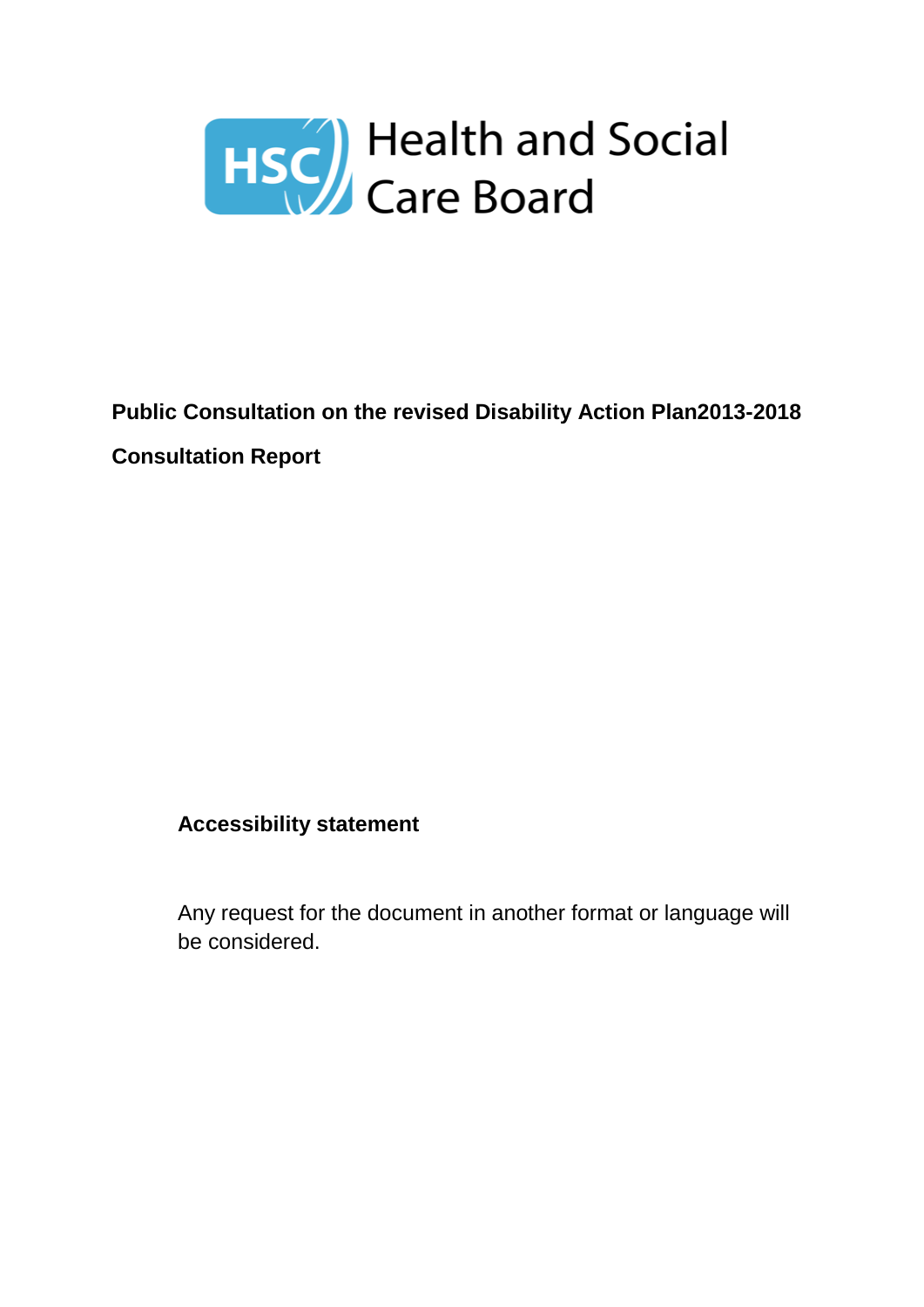#### **Introduction**

The Health and Social Care Board took the decision to review and revise our Disability Action Plan 2013-18.

The revised Plan is the result of reviewing our annual actions and understanding how the Plan fitted into the work that we do, in a changing climate. Throughout this review, we strove to make the Plan more robust, meaningful and impactful.

This involved extensive engagement with senior staff in all HSCB directorates and a wider consultation with all staff. The draft Plan was then considered by the Board of HSCB and approved for consultation.

We sought the views of the public on our draft Plan during a 14 week public consultation exercise at the end of 2015.

#### **How we developed our plan**

In developing the revised Plan we looked at what we have done so far to make a difference for people who have a disability. We then read what the Equality Commission said would be good to do. This was after they had looked at what other organisations have done.

All this helped us think about what else we could do to make a difference.

We thought it was important to involve people who have a disability in developing our Plan. We invited any of our staff who have a disability or have an interest in disability issues to be part of a small group to work on this. We held staff consultation events and offered staff opportunities to help develop this Plan.

The reviewed Plan then went to public consultation, to get the views of the general public on what we are proposing.

#### **Why we reviewed the Plan**

We reviewed our Plan in 2015 following comments received by the Equality Commission for Northern Ireland. The Commission recognised our positive and progressive work, they recognised the way we worked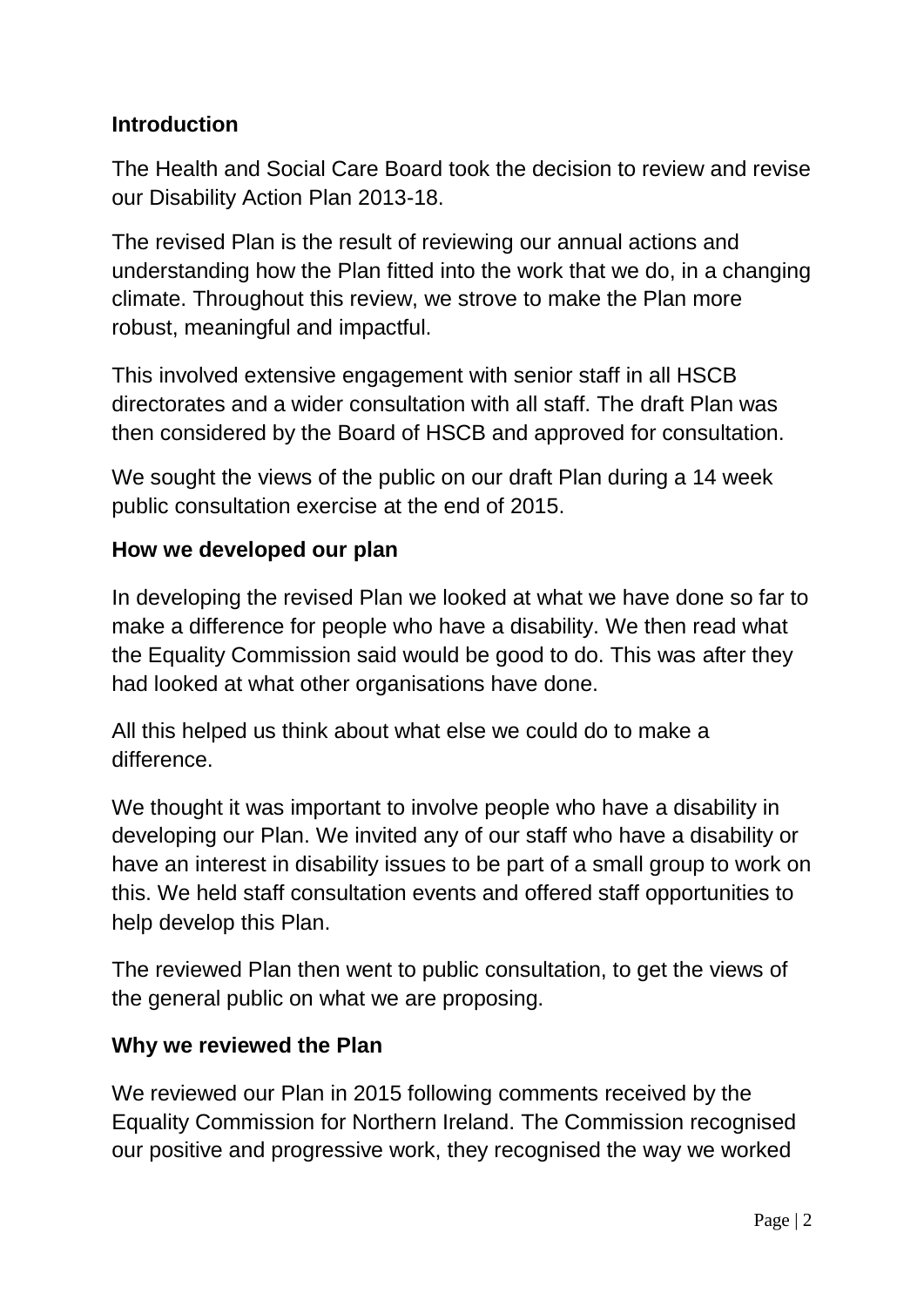with other Health and Social Care agencies and seen how this delivered positive results for people with a disability.

However, they asked us to make our actions clearer, to highlight better who is responsible for each of the actions and to have more actions from the directorates within the Health and Social Care Board.

However, we went further. Not only did we review our actions to make them clearer, we made them stronger. We clearly outlined those actions that we will do across the whole organisation and those actions that come from within our service areas. We have also clearly highlighted who is responsible for making sure that we achieve our actions.

The Health and Social Care Board recognises the value of consultees' input to our work and welcomed their views and comments on the draft Action Plan.

During the 14 week consultation, engagement events were held with a range of diverse groups and 7 written responses were received (see appendix 1). This report summarises the comments of consultees and outlines the Health and Social Care Boards response to these.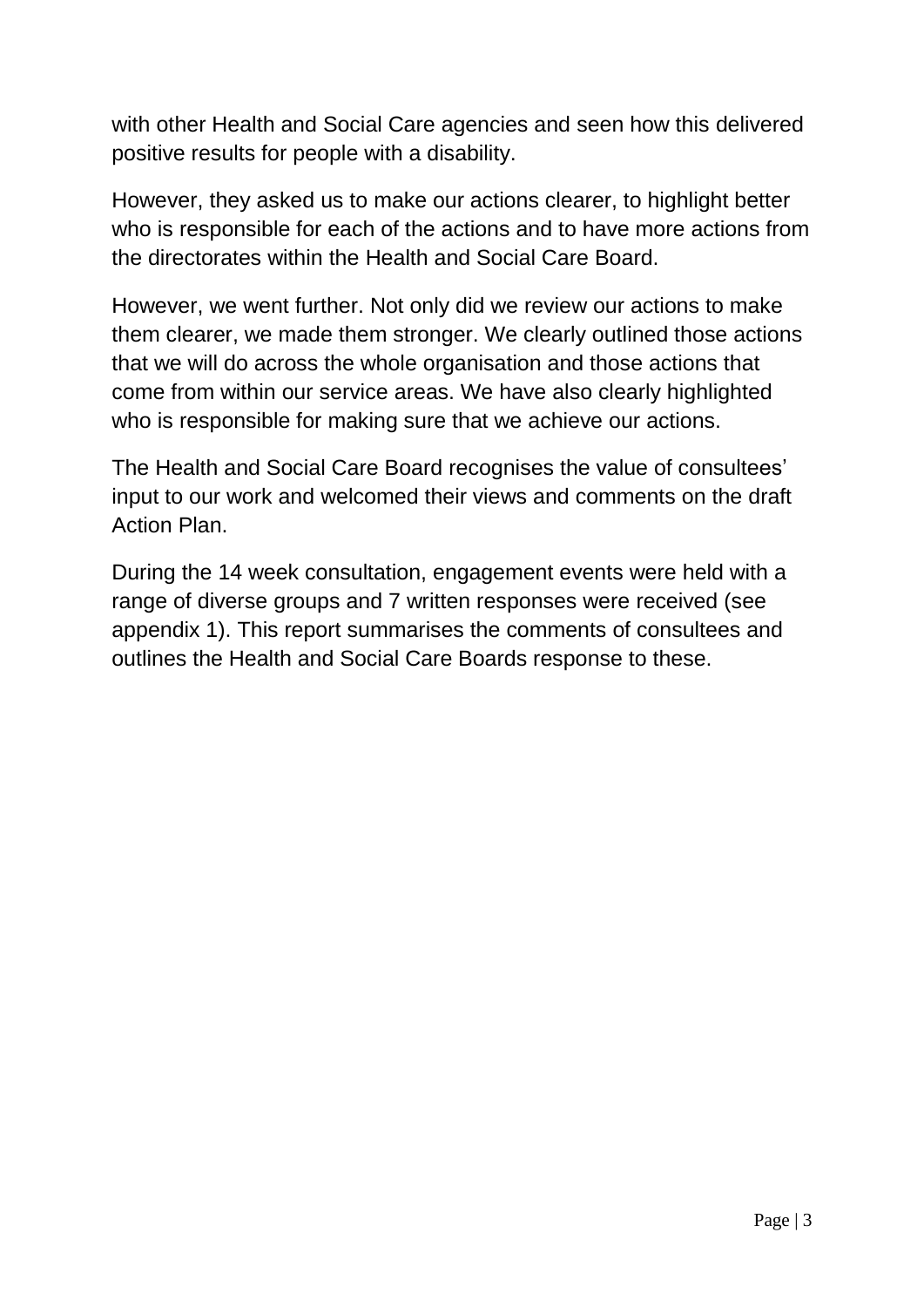#### **Consultation report**

| What do we want to<br>do?                      | How are we going to<br>do it?                                                                                                                                                                                                                                                 | How will we prove it?                                                                                                                                                  |
|------------------------------------------------|-------------------------------------------------------------------------------------------------------------------------------------------------------------------------------------------------------------------------------------------------------------------------------|------------------------------------------------------------------------------------------------------------------------------------------------------------------------|
| Assess and improve<br>accessibility of website | The website will follow<br>guidelines issued by<br>the World Wide Web<br>Consortium (W3C)<br>and the Royal National<br>Institute for the Blind<br>(RNIB) and must be<br>accessible to Web<br><b>Accessibility Initiative</b><br>$(WAI)$ standards $-$ to<br>at least level AA | We will user test our<br>site and collect user<br>feedback<br>We will monitor<br>suggestions for<br>improvements and<br>complaints about the<br>websites accessibility |
|                                                | The website will be<br>compatible with<br>appropriate assistive<br>technology                                                                                                                                                                                                 |                                                                                                                                                                        |
|                                                | User testing will be<br>conducted with staff<br>and user group which<br>will include people<br>with sensory, physical<br>disability, and learning<br>disability                                                                                                               |                                                                                                                                                                        |

This action was generally welcomed by respondents. One respondent suggested that the Board give consideration to the images we use to ensure that we are using positive images of disabled people on our website.

This action was acknowledged as contributing to meeting the diverse needs of people in Northern Ireland.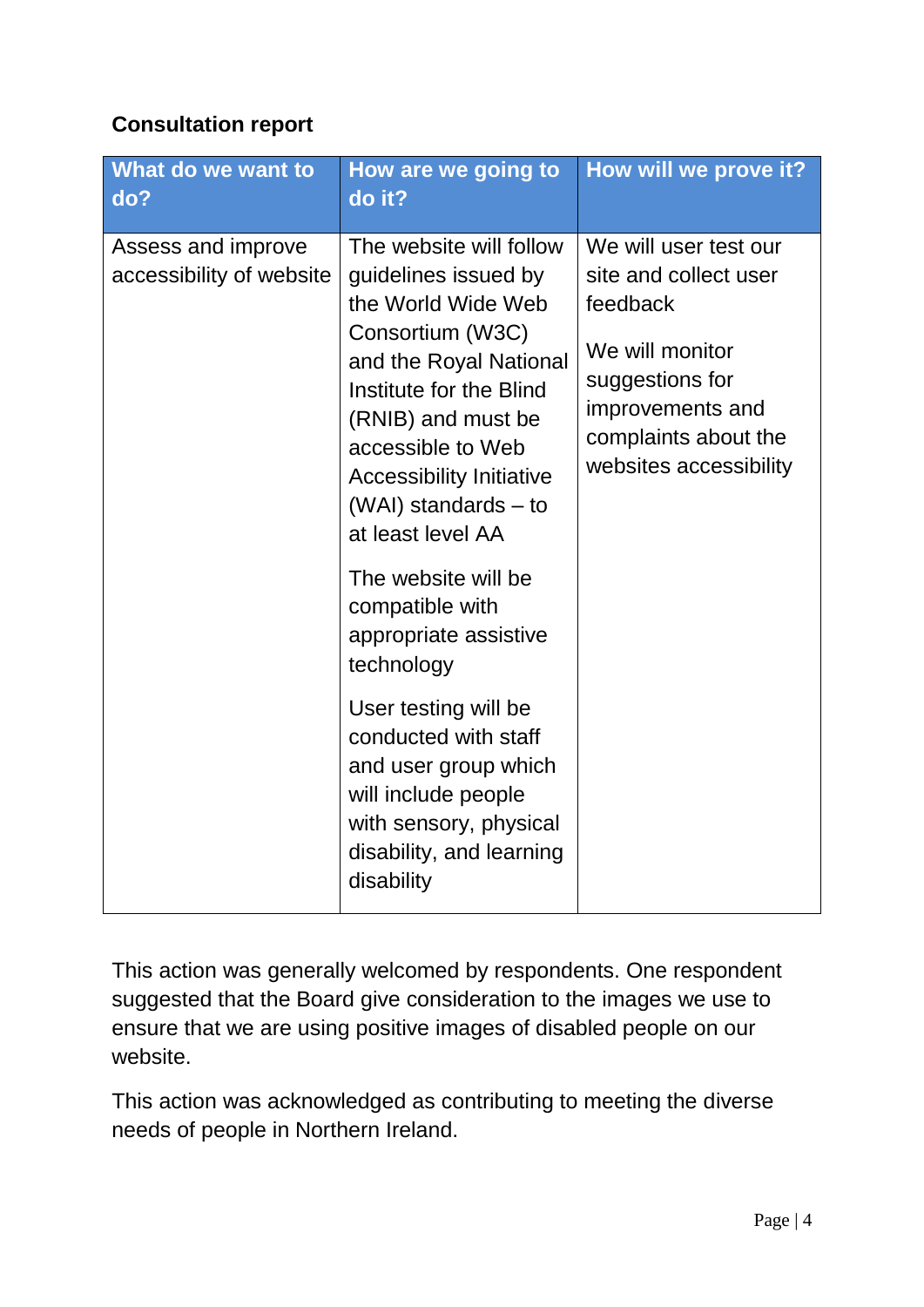The Health and Social Care Board acknowledges the importance of website accessibility for people with disabilities and is committed to ensuring that everyone that accesses our website, can use our website. We will also consider the images we use on our website.

| What do we want to<br>do?                                                       | How are we going to<br>do it?                                                                                                                                                                                                                                   | How will we prove it?                                                                                                                                                                                                                                                                                              |
|---------------------------------------------------------------------------------|-----------------------------------------------------------------------------------------------------------------------------------------------------------------------------------------------------------------------------------------------------------------|--------------------------------------------------------------------------------------------------------------------------------------------------------------------------------------------------------------------------------------------------------------------------------------------------------------------|
| We will ensure a<br>consistent approach to<br>accessible formats<br>across HSCB | We will embed an<br><b>Accessible Formats</b><br>policy and guidance<br>for staff across the<br><b>HSCB</b><br>We will monitor<br>decisions of staff<br>annually to ensure<br>consistent approaches<br>are being taken to<br>decisions on<br>accessible formats | The HSCB intranet will<br>host the policy and<br>guidance<br>A memo to staff<br>informing them of the<br>policy and its<br>application<br><b>Newsletter Feature</b><br>The Accessible<br>Formats Policy will be<br>highlighted in Staff<br>Induction<br>The accessible formats<br>databases on HSCB<br>share point |

This action was considered positive however consultees highlighted the need for staff awareness of the accessible formats policy and how to implement it.

The Health and Social Care Board is committed to providing all our information in accessible formats to all sections of the public where appropriate and will continue to raise awareness amongst staff of the provisions of the policy and the importance of making our information accessible.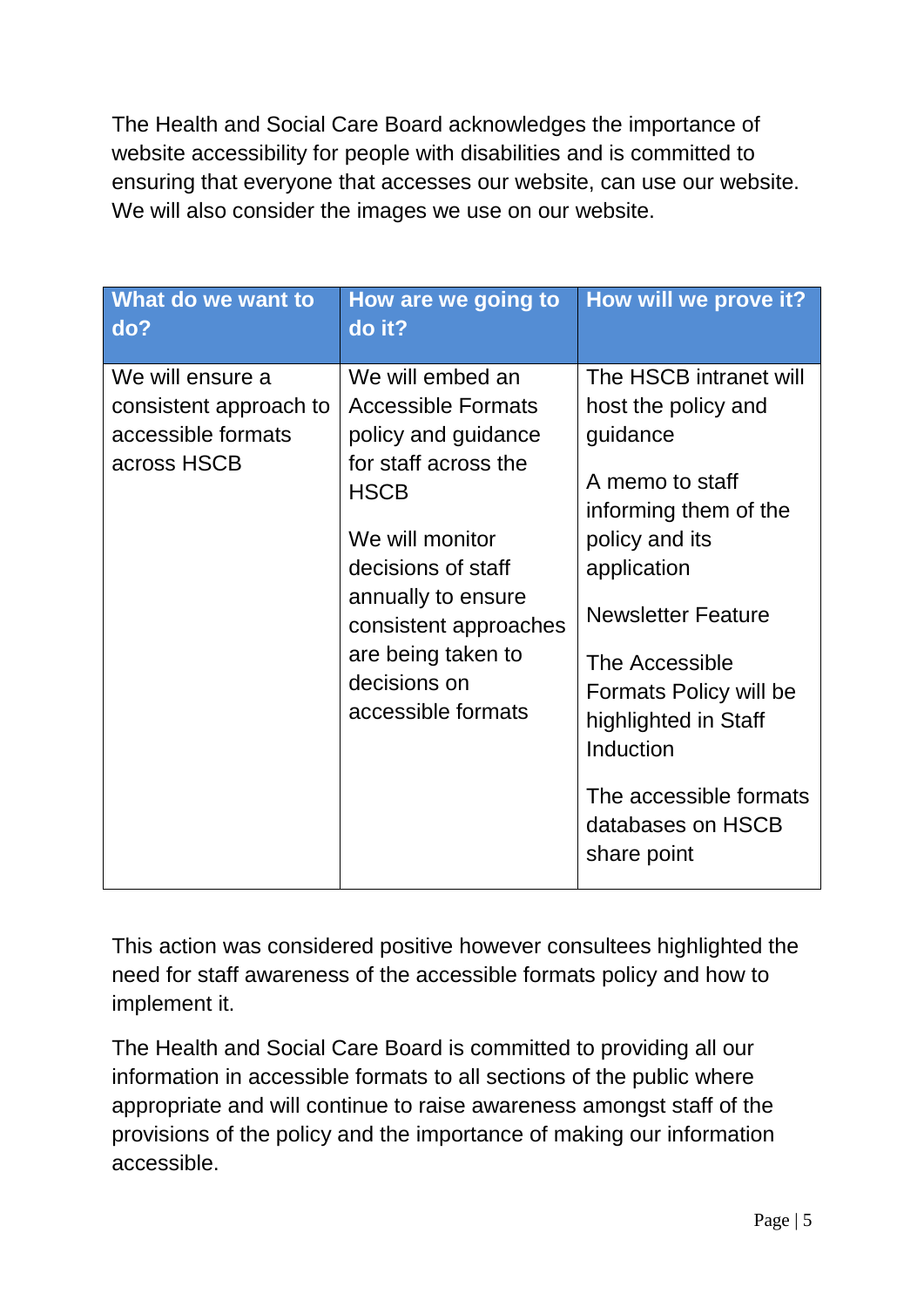Generally respondents welcomed the Health and Social Care Board recognition of the importance of encouraging staff to declare if they have a disability, but stressed that staff should be reassured this will have a positive effect on their employment.

The Health and Social Care Board recognises and values the importance of all colleagues being able to declare their disability status, and other equality profile information. We recognise and value the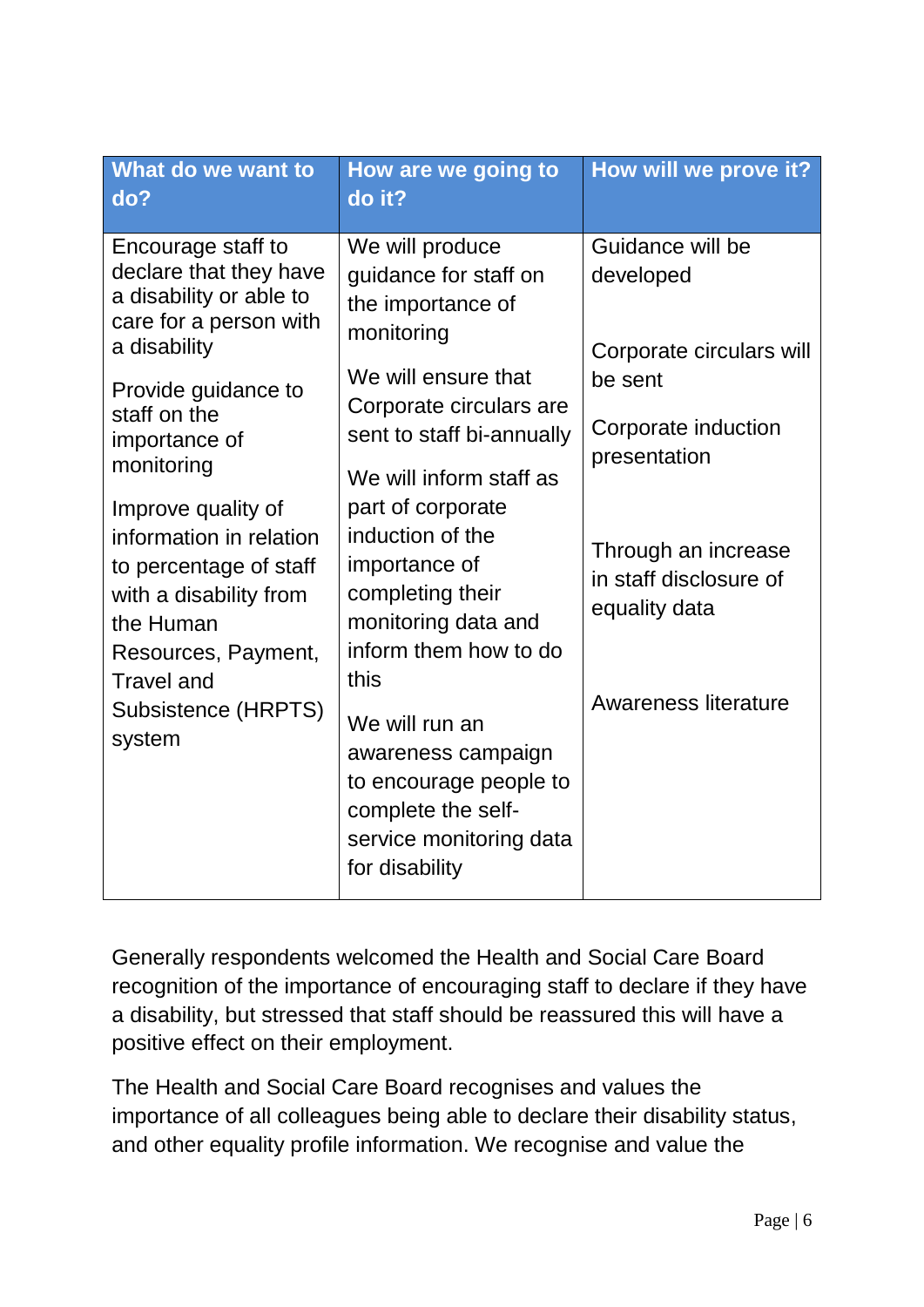benefits of a diverse workforce and continually promote and encourage an open and inclusive workplace.

| What do we want to<br>do?                                                       | <b>How are we going to</b><br>do it?                                                       | How will we prove it?                                                              |
|---------------------------------------------------------------------------------|--------------------------------------------------------------------------------------------|------------------------------------------------------------------------------------|
| Raise awareness of<br>specific barriers faced<br>by people with<br>disabilities | Link in with National<br>Awareness Days or<br>Weeks (such as Mind<br>your Health Day) on a | Annual awareness<br>days profiled                                                  |
|                                                                                 | bi-annual basis                                                                            | Equality event hosted                                                              |
|                                                                                 |                                                                                            | <b>Staff awareness</b><br>survey undertaken<br>demonstrates<br>increased awareness |

The Disability Awareness Days Initiative was considered a good idea and it was suggested that it may be beneficial to run one on disability generally, using the 3<sup>rd</sup> December, International Day of Persons with a Disability as a backdrop for this.

Respondents also welcomed the Health and Social Care Board raising awareness of specific barriers faced by people with disabilities. It was also suggested that it would be beneficial if the Health and Social Care Board could measure the reduction in these barriers as a result of the awareness raising days.

We will engage with our colleagues in the Business Services Organisation Equality Unit and request a general awareness day to mark International Day of Persons with a Disability in December and explore with them how we can measure changing attitudes as a result of the awareness days.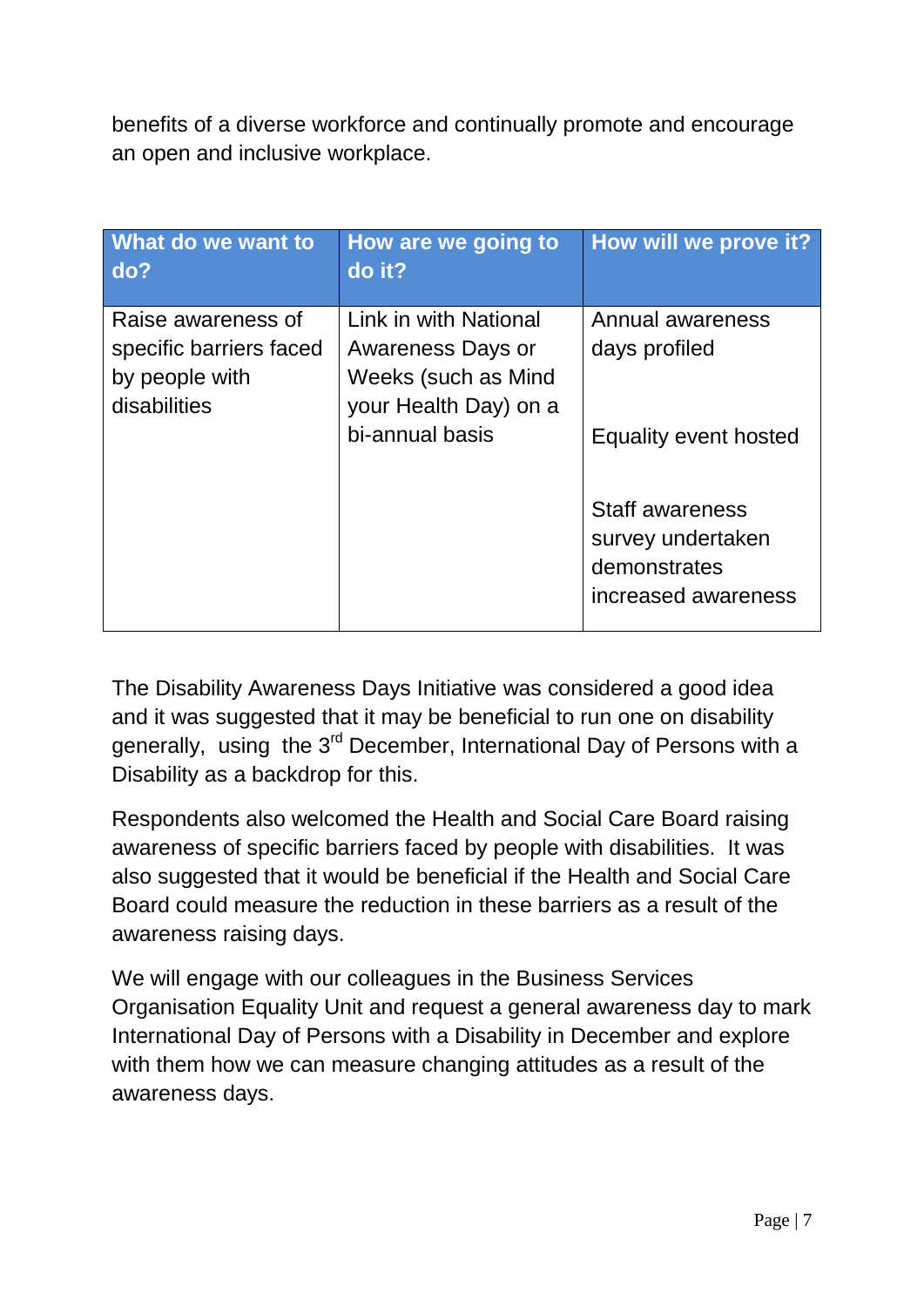| What do we want to<br>do?       | How are we going to<br>do it?                  | How will we prove it?          |
|---------------------------------|------------------------------------------------|--------------------------------|
| In collaboration with           | We will develop and                            | List of key staff              |
| disabled people                 | deliver a                                      | identified for training        |
| design, deliver and             | comprehensive,                                 |                                |
| evaluate training for           | classroom based                                |                                |
| staff on disability<br>equality | training programme for<br>key staff working in | Training programme<br>contents |
|                                 | <b>HSCB</b>                                    |                                |
|                                 |                                                | <b>Training Evaluations</b>    |
|                                 |                                                |                                |

This action was considered positive and welcomed by respondents.

Respondents welcomed the collaborative work with service users to design, deliver and evaluate staff training. The importance of ensuring that the training is delivered proactively and explicitly promotes positive attitudes to disabled people, alongside an understanding that it is barriers of attitude, environment and organisation, which can discriminate or disadvantage people with disabilities, was highlighted by one respondent.

The Health and Social Care Board will engage with a range of stakeholders where appropriate during the development of the training.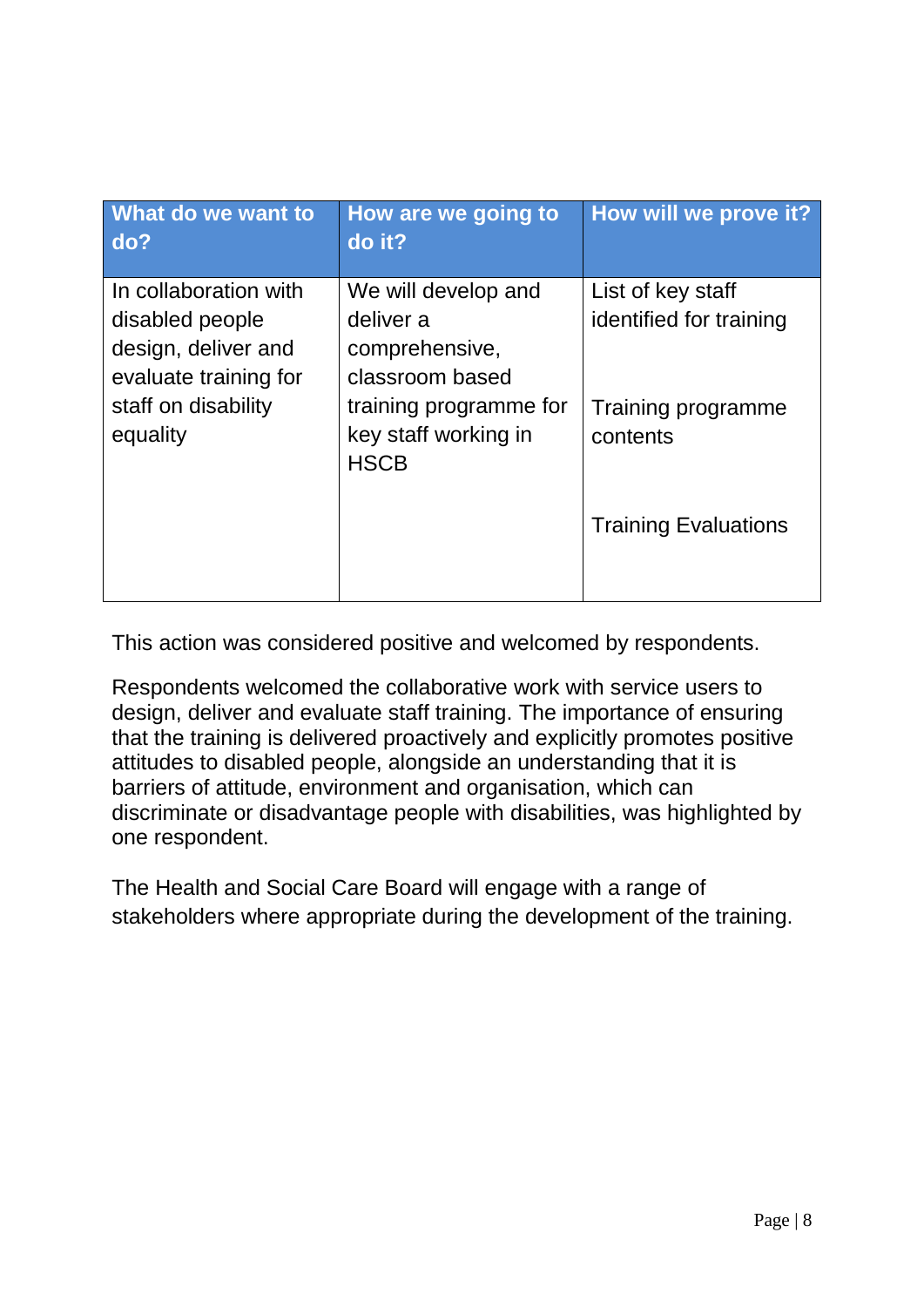| What do we want to<br>do?                                                                                                                                       | How are we going to<br>do it?                                                                          | How will we prove it?                                             |
|-----------------------------------------------------------------------------------------------------------------------------------------------------------------|--------------------------------------------------------------------------------------------------------|-------------------------------------------------------------------|
| Develop staff skills to<br>learn and share<br>knowledge with<br>colleagues within<br>Performance<br>Management and<br>Service Improvement<br><b>Directorate</b> | <b>Identify two Equality</b><br>Champions, to include<br>disability, within PMSI<br><b>Directorate</b> | Two Champions will<br>be identified. Record<br>of learning shared |

This action was considered positive and welcomed.

| What do we want to<br>do?                                                                                        | How are we going to<br>do it?                                                                                              | How will we prove it?       |
|------------------------------------------------------------------------------------------------------------------|----------------------------------------------------------------------------------------------------------------------------|-----------------------------|
| Improve the<br>awareness of<br>depression and<br>related issues for all<br><b>Well Being Hub</b><br>Coordinators | <b>Beating the Blues</b><br><b>Training Programme</b><br>will be delivered to all<br><b>Well Being Hub</b><br>Coordinators | <b>Training Evaluations</b> |

This action was considered positive and welcomed.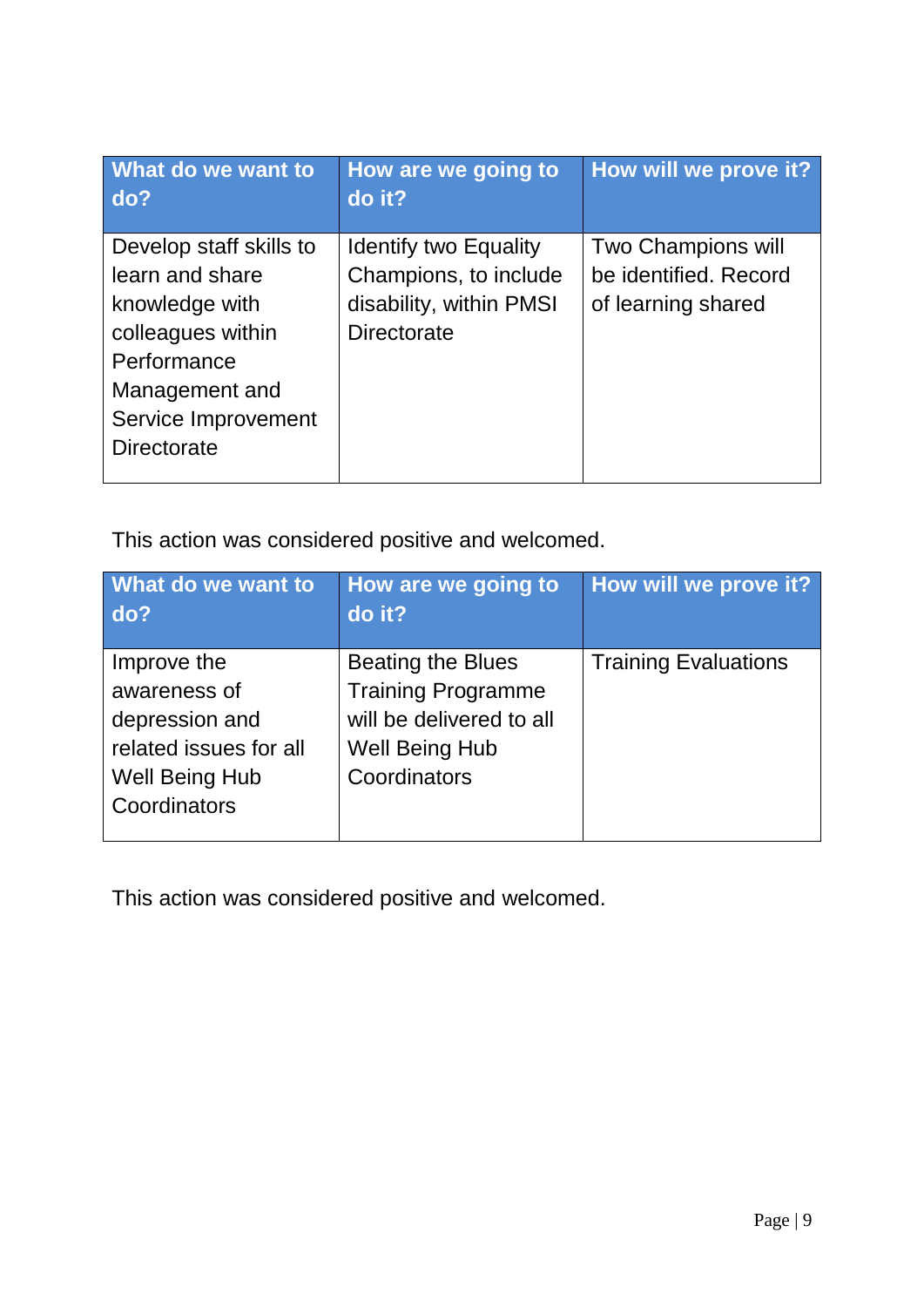| What do we want to<br>do?                                                                                                                                                                                                                                                                                         | How are we going to<br>do it?                                                                                                                                                                                                                                                                                                | How will we prove it?                                                                                                      |
|-------------------------------------------------------------------------------------------------------------------------------------------------------------------------------------------------------------------------------------------------------------------------------------------------------------------|------------------------------------------------------------------------------------------------------------------------------------------------------------------------------------------------------------------------------------------------------------------------------------------------------------------------------|----------------------------------------------------------------------------------------------------------------------------|
| Develop standards and<br>guidance with the<br>involvement of people<br>with a disability and<br>their carers in relation<br>to accessibility of<br>facilities<br>Ensure greater<br>accessibility and<br>involvement for adults,<br>children and young<br>people with disabilities<br>and where relevant<br>carers | We will speak to<br>disabled people to<br>better understand their<br>access needs and<br>requirements. We will<br>develop staff guidance<br>and outline standards<br>for staff to adhere to<br>when HSCB is<br>considering hiring<br>external venues and<br>inviting disabled people<br>to participate in work<br>programmes | Checklist in place and<br>in use on involving<br>people with a disability<br>in meetings including<br>payments of expenses |

The Health and Social Care Board will engage with a range of disabled people and representative groups during the development of the guidance and standards and seek input into these.

Following the development of the materials, we will circulate to staff and host them on the staff intranet. Staff will be encouraged to use the guidance and standards when arranging meetings / events that require external venues.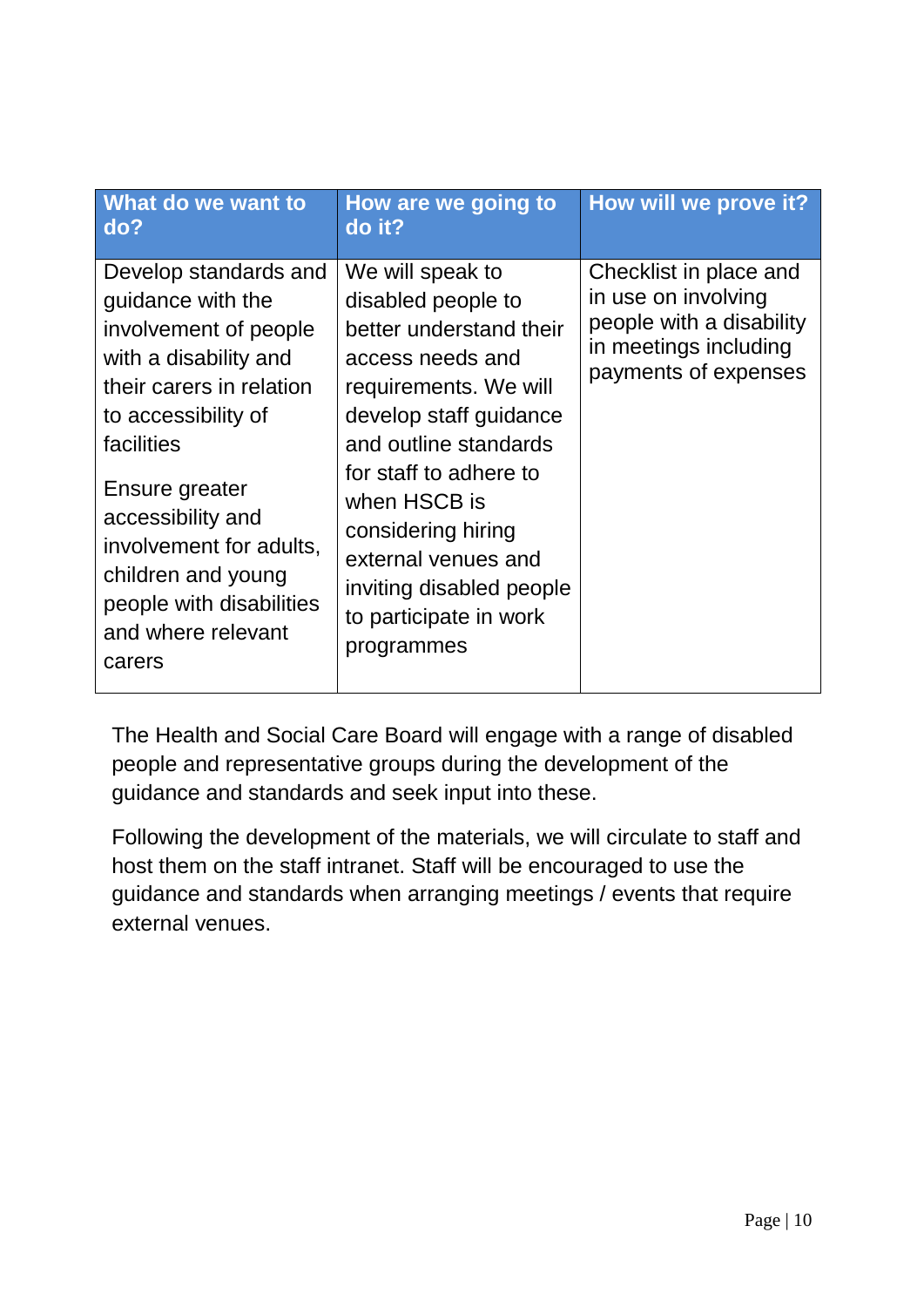| What do we want to<br>do?                              | <b>How are we going to</b><br>do it?                                           | How will we prove it?                       |
|--------------------------------------------------------|--------------------------------------------------------------------------------|---------------------------------------------|
| Explore scope and<br>interest in the                   | Engage with staff via<br>staff survey and focus                                | Results of staff survey<br>and focus groups |
| establishment of a<br>forum for staff on               | groups on terms of<br>reference for a                                          | Forum established                           |
| disability                                             | disability staff forum                                                         | Forum terms of<br>reference                 |
| Provide support for a<br><b>Disability Staff Forum</b> | HSCB will act as the<br>sponsoring agency for<br>the Disability Staff<br>Forum | Record of Sponsorship<br>arrangements       |

This was considered a very positive development from respondents. The Health and Social Care Board recognises and values the benefits of a diverse workforce and continually promotes and encourages an open and inclusive workplace.

Those staff that wish to, will be encouraged to participate in the disability staff network.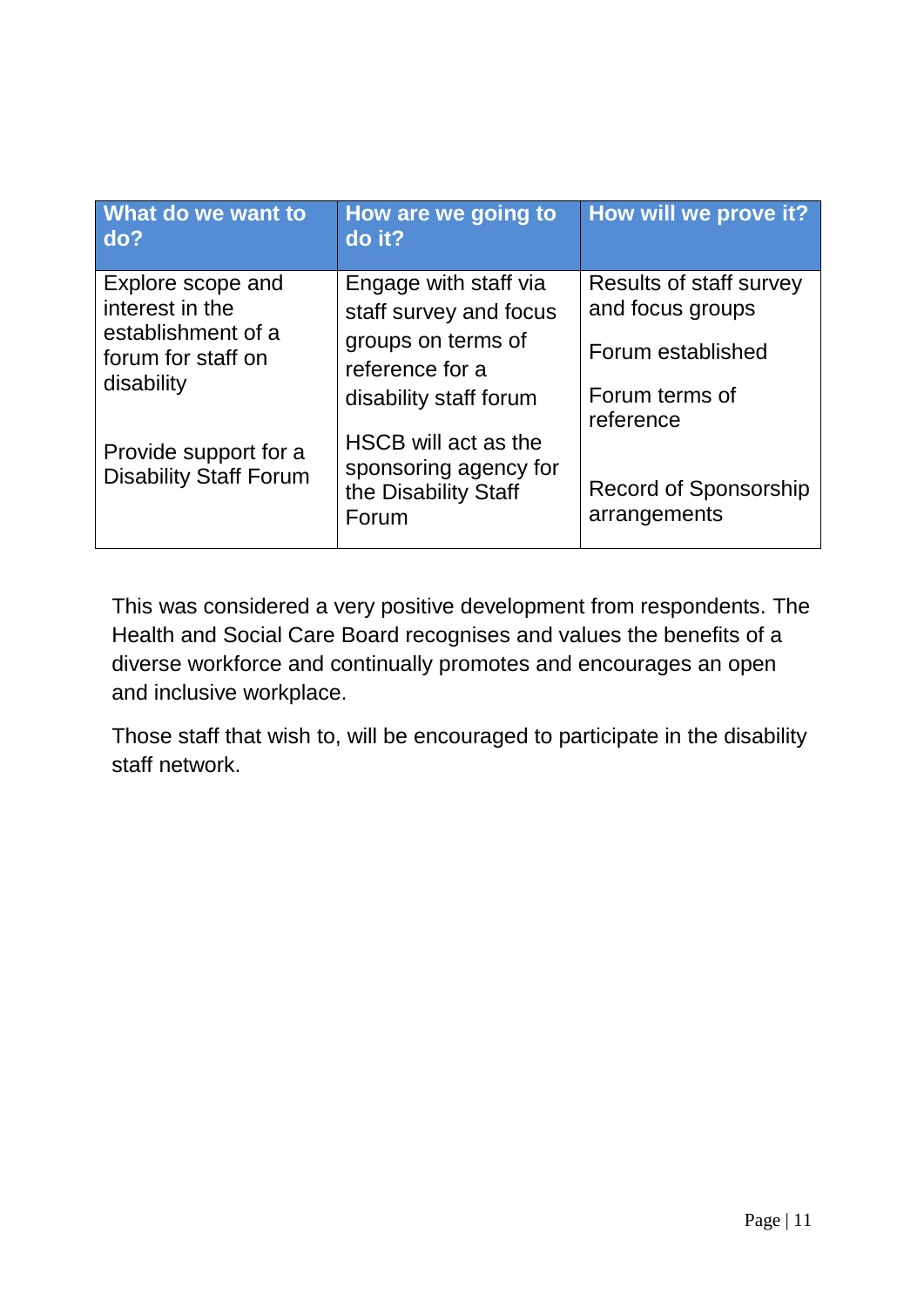| What do we want to<br>do?                                                                                                                                                                                                                                                                                    | How are we going to<br>do it?                                                                                                          | How will we prove it?                                                                                                       |
|--------------------------------------------------------------------------------------------------------------------------------------------------------------------------------------------------------------------------------------------------------------------------------------------------------------|----------------------------------------------------------------------------------------------------------------------------------------|-----------------------------------------------------------------------------------------------------------------------------|
| Develop a shadowing<br>scheme for non-<br>executive Board<br>members (including<br><b>Local Commissioning</b><br>Groups and Integrated<br>Care Partnerships) and<br>other key public life<br>positions in<br>engagement with the<br><b>Public Appointments</b><br>Unit and with people<br>with a disability. | We will provide<br>guidance and support<br>for Board members<br>and people with a<br>disability to enable and<br>facilitate shadowing. | <b>Guidance for Board</b><br>members<br><b>Guidance for Disabled</b><br>People<br>Record of matched<br><b>Board members</b> |

This action was considered positive and welcomed.

| What do we want to<br>do?                                         | How are we going to<br>do it?                                                                                      | How will we prove it?                |
|-------------------------------------------------------------------|--------------------------------------------------------------------------------------------------------------------|--------------------------------------|
| Involve disabled<br>people in delivery and<br>review of this plan | <b>Engage with Service</b><br>users and carers<br><b>Engage with Disability</b><br>Charities and support<br>groups | Review undertaken<br>within 5 years. |

This action was considered positive and welcomed.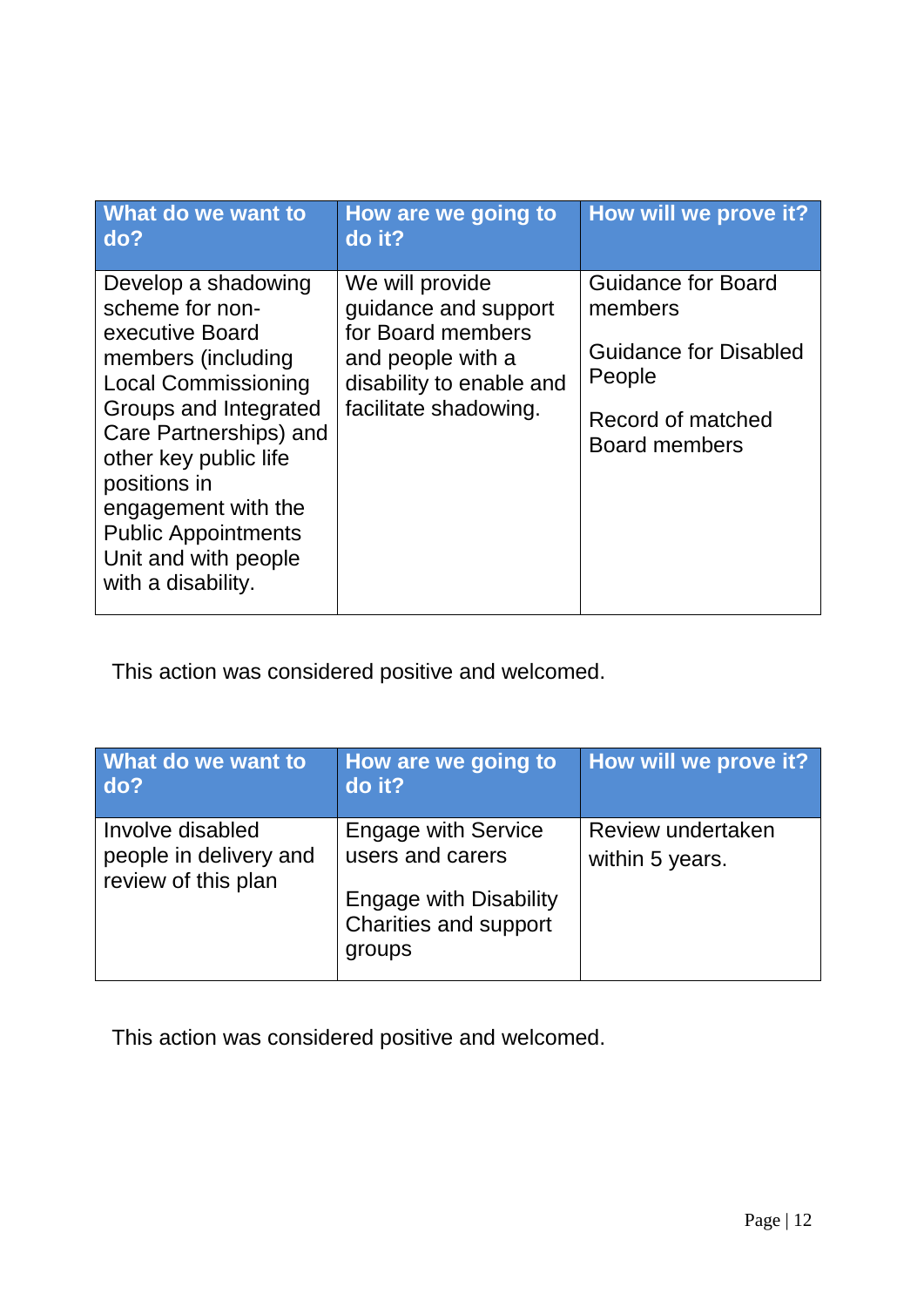| What do we want to<br>do?                                                                                                                                                                                                | How are we going to<br>do it?                                                                                                                                                                                                                            | How will we prove it?                                      |
|--------------------------------------------------------------------------------------------------------------------------------------------------------------------------------------------------------------------------|----------------------------------------------------------------------------------------------------------------------------------------------------------------------------------------------------------------------------------------------------------|------------------------------------------------------------|
| Identify and overcome<br>barriers which prevent<br>service users with a<br>disability from making<br>a complaint and<br>enhance the<br>accessibility of the<br><b>HSC Complaints</b><br>procedure for disabled<br>people | Facilitate a focus group<br>with service users with<br>a disability to obtain<br>their experiences of the<br>complaints procedure<br>or alternatively to<br>determine why they<br>may decide not to<br>complain<br>We will review<br>complaints received | <b>Focus Group feedback</b><br>report                      |
|                                                                                                                                                                                                                          |                                                                                                                                                                                                                                                          | Increase in complaints<br>from people with a<br>disability |

The action to meet this aim was acknowledged by respondents as broadly positive and welcomed. There was a recommendation from one respondent that a targeted approach should be taken to facilitating a focus group for people with a learning disability. As part of our commitments under the Disability Discrimination Order 2007, the Health and Social Care Board is keen to involve people with disabilities in our work and have committed to establishing a focus group of service users with disabilities to discuss and explore the complaints procedure. Following this we will give consideration to running a learning disability specific focus group also.

A number of respondents indicated that they would be keen to be involved in these focus groups. The relevant officer from Health and Social Care Board will make contact with respondents to facilitate this.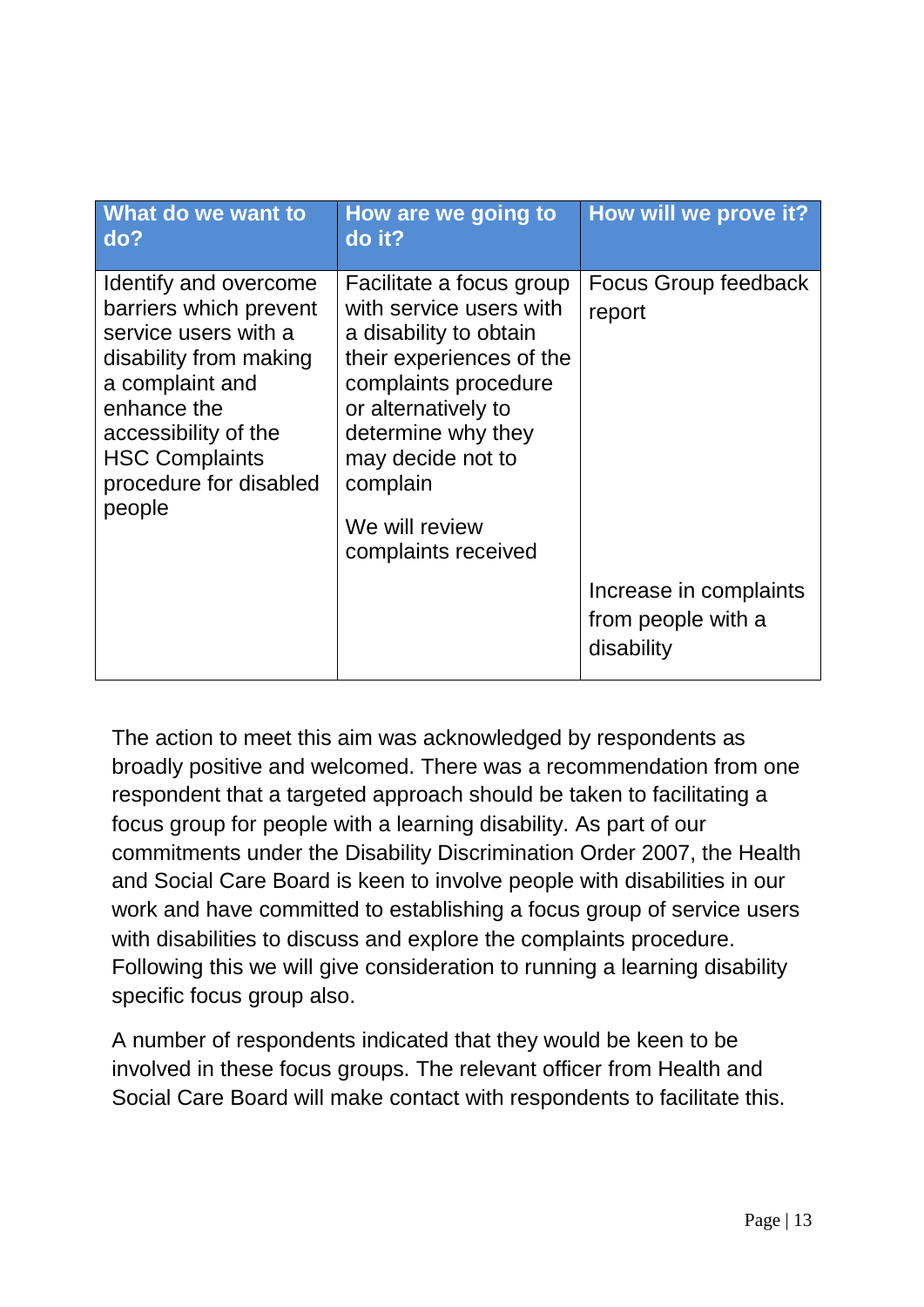| What do we want to<br>do?                                                                                                                   | How are we going to<br>do it?                                                                                                                                                                                                                                                                         | How will we prove it?                                                                                                                                                           |
|---------------------------------------------------------------------------------------------------------------------------------------------|-------------------------------------------------------------------------------------------------------------------------------------------------------------------------------------------------------------------------------------------------------------------------------------------------------|---------------------------------------------------------------------------------------------------------------------------------------------------------------------------------|
| Involve disabled<br>people in the<br>measurement of<br>quality of life outcomes<br>for people in receipt of<br><b>Self-Directed Support</b> | Through the<br>introduction of a<br>validated tool (Adult<br><b>Social Care Outcomes</b><br><b>Toolkit ASCOT) which</b><br>involves a self-<br>completion<br>questionnaire, which<br>contributes to<br>individual care plans<br>The self-completion<br>questionnaire will be in<br>accessible formats | Data from the self-<br>completion<br>questionnaires will be<br>analysed to ensure<br>quality of life outcomes<br>Record of improved<br>outcomes for people<br>with a disability |

Self-Directed Support (SDS) allows people to choose how their support is provided to them by giving them as much control as they want over how their support is provided.

SDS is a partnership between families, individuals, services, government bodies, and other organisations. The aim of Self Directed Support is to make sure people are at the centre of the care they receive. This means that they are in charge.

A number of respondents highlighted concerns with the current implementation and roll out of this programme. One respondent suggested there is a variance in rates being applied by Health and Social Care Trusts.

It was submitted, both through the written responses and in the engagement sessions that many parents/carers and users have little understanding of what SDS actually is and many providers have little awareness, not least understanding of implementing the ASCOT as an outcome measurement framework.

It was recommended that Health and Social Care Board produce coherent SDS guidance that explicitly outlines regional consistency as well as advocated that providers, parents/carers and users are involved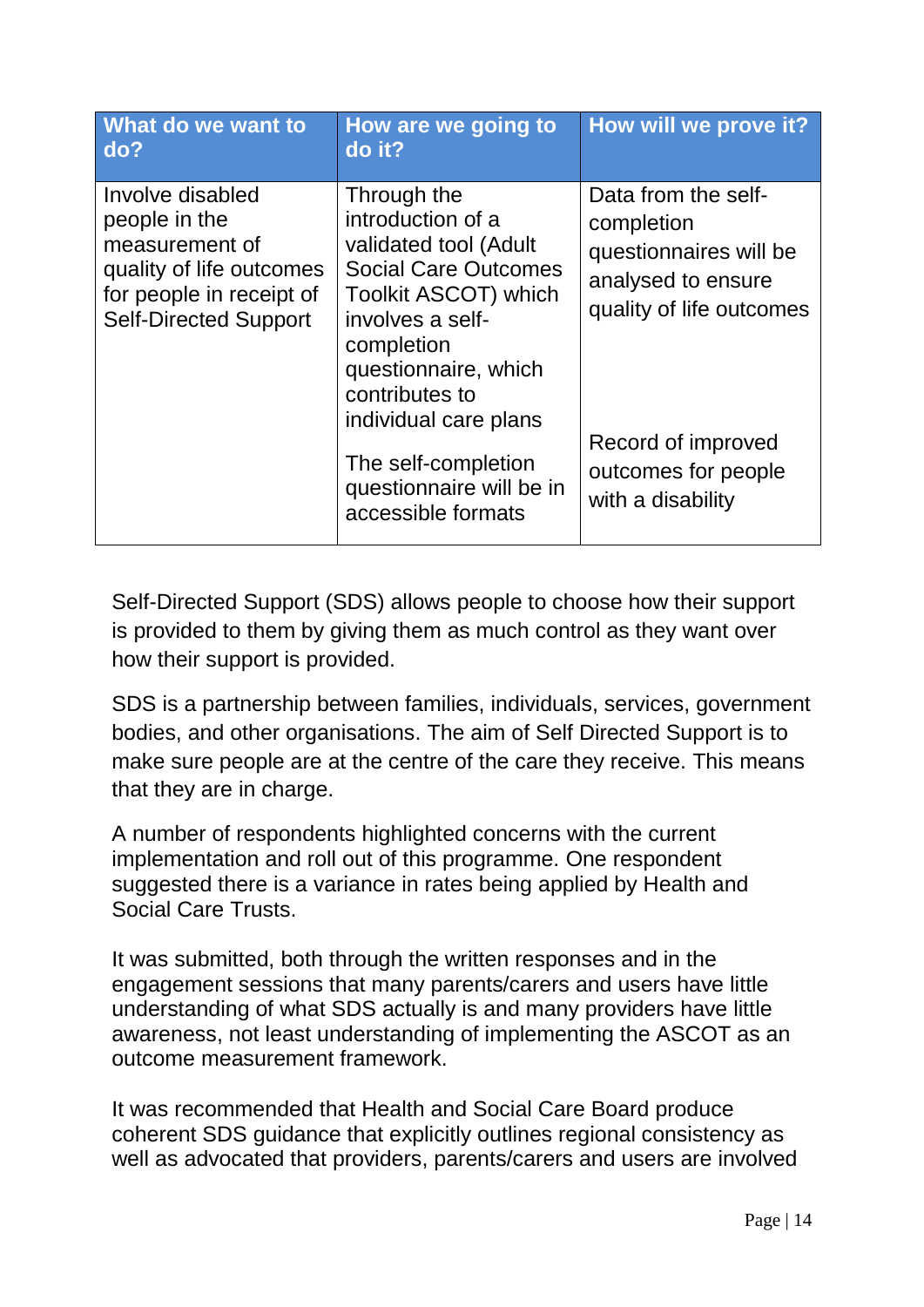in the scoping of suitable tools which can assist in the gathering of outcome measures.

The Health and Social Care Board is keen to ensure that the 30% uptake target for SDS is achieved by 2017. We continue to work with Trust colleagues to ensure we meet this target. We agree with the need to promote widely how service users can access Self Directed Support and the key benefits of doing so. The SDS Project Team will consider how best to do this.

| What do we want to<br>do?                  | How are we going to<br>do it?                       | How will we prove it?                 |
|--------------------------------------------|-----------------------------------------------------|---------------------------------------|
| Ensure that the<br>redesigned HSCB         | User testing, including<br>people with a disability | Feedback from user<br>testing session |
| website is fully                           | will be carried out on                              |                                       |
| accessible for people<br>with a disability | the redesigned website                              |                                       |

This action was considered positive and welcomed. One respondent offered to user test the site, to see if it was easy to use and to make sure people could understand it, especially if they could not read.

The Health and Social Care Board are fully committed to making our website accessible for people with a disability and user testing is a crucial component to this. We will engage a wide range of stakeholders to user test the site.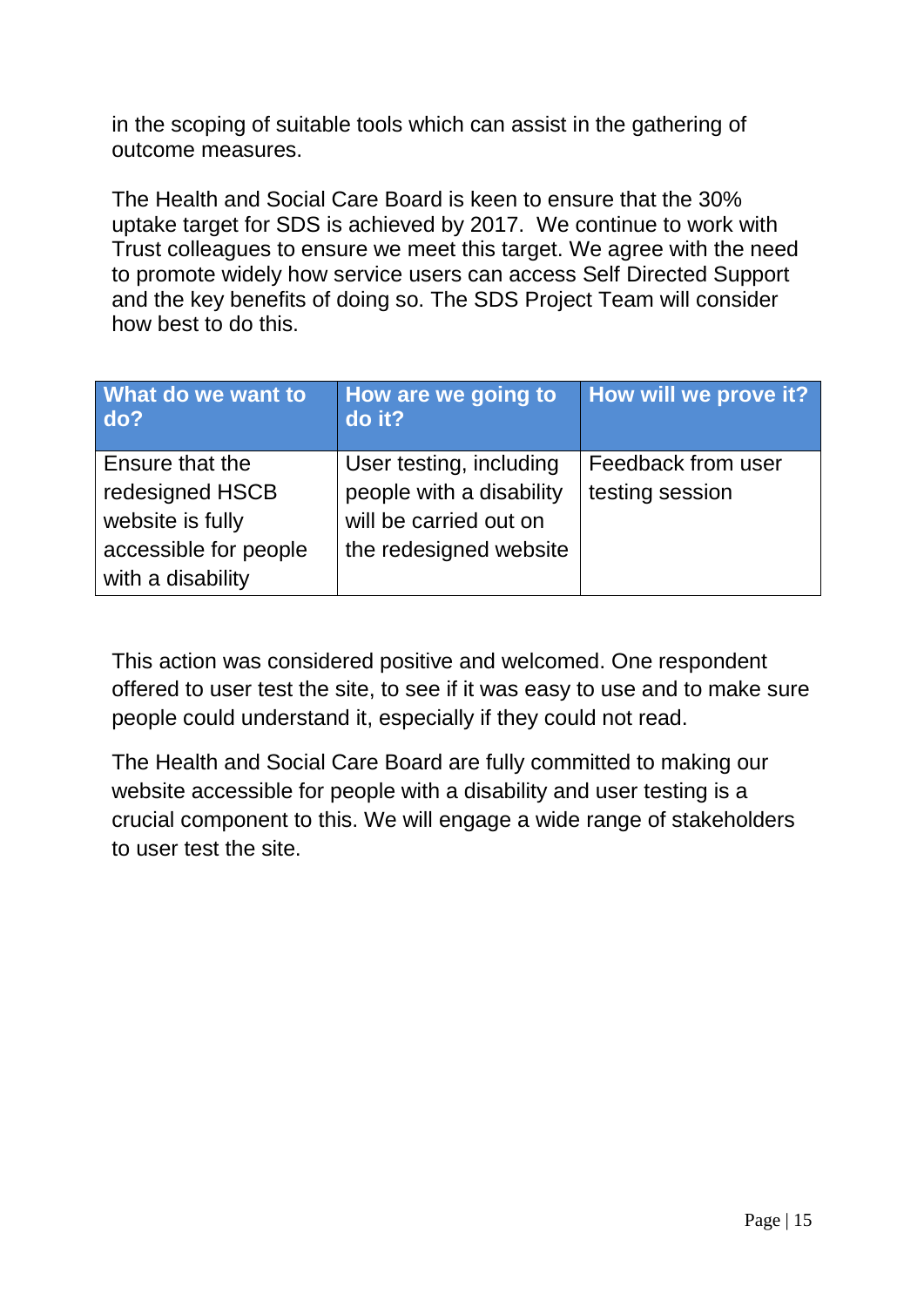| do it?                                                                                                                                                                | How will we prove it?                    |
|-----------------------------------------------------------------------------------------------------------------------------------------------------------------------|------------------------------------------|
| We will host a number<br>of focus groups, work                                                                                                                        | Records of attendance<br>and minutes of  |
| streams and 'task and<br>finish groups' which will<br>include participation of<br>people living with<br>dementia and their<br>carers, in the<br>implementation of the | meetings and other<br>engagements        |
|                                                                                                                                                                       | How are we going to<br>Dementia Strategy |

Respondents felt that service users and carers should be involved at the beginning and during the planning stages of the awareness raising initiatives liked to work around dementia. The Health and Social Care Board is committed to involving service users in our work and through our Personal and Public Involvement Action Plan seeks to explore how best this can be achieved.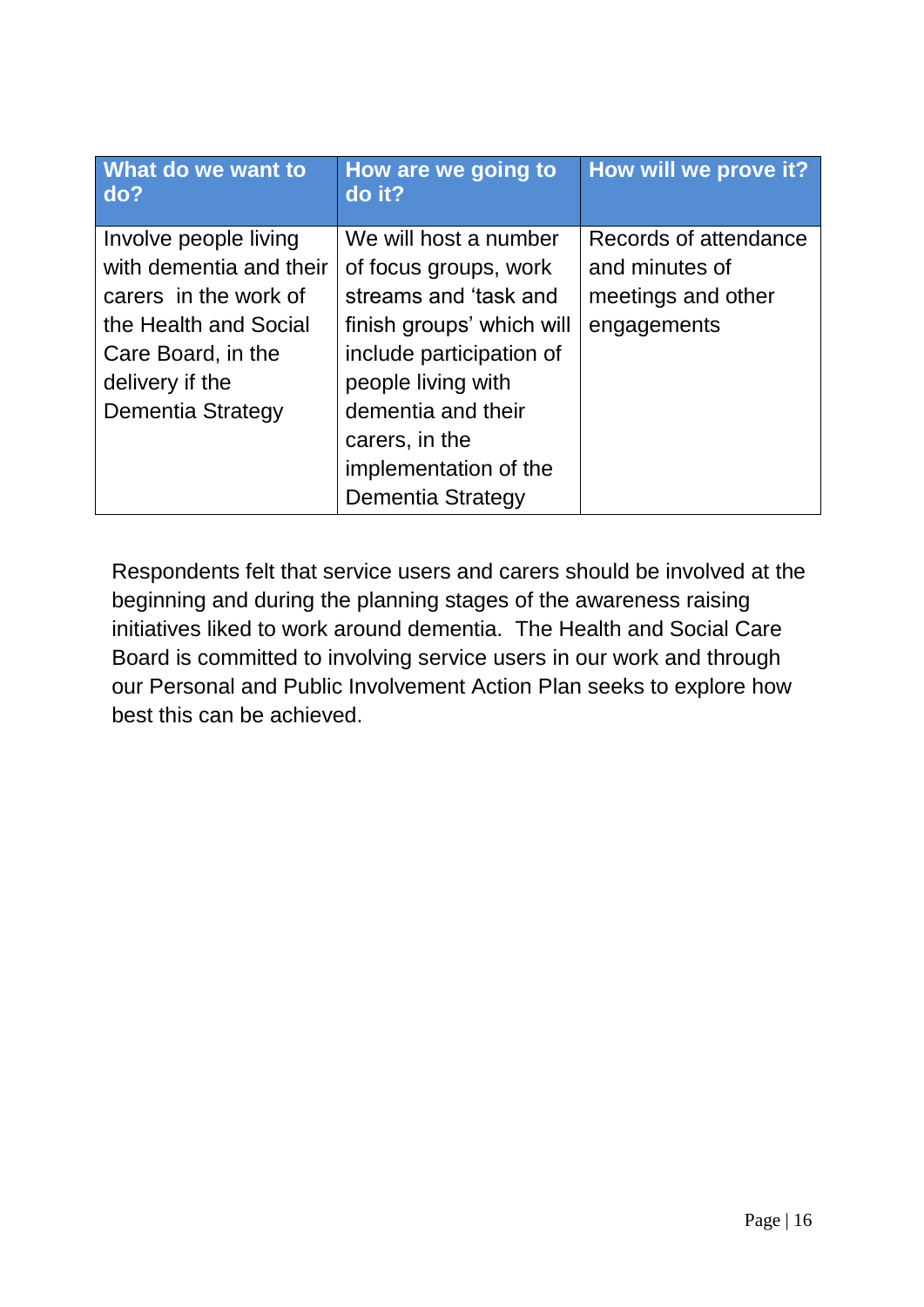| What do we want to<br>do?                                                                                                                                       | How are we going to<br>do it?                                                                                                                                                                                         | How will we prove it?                                                                                                                                             |
|-----------------------------------------------------------------------------------------------------------------------------------------------------------------|-----------------------------------------------------------------------------------------------------------------------------------------------------------------------------------------------------------------------|-------------------------------------------------------------------------------------------------------------------------------------------------------------------|
| Involve people with<br>disabilities in their own<br>care through new pain<br>management pilot in<br><b>Belfast local</b><br><b>Commissioning Group</b><br>area. | <b>BLCG will commission</b><br>a number of self-<br>management courses<br>from a community<br>provider. GPs will be<br>able to refer patients<br>suffering from chronic<br>pain through a central<br>referral hub and | Data from the self-<br>completion<br>questionnaires at the<br>beginning and end of<br>course completion will<br>be analysed to ensure<br>quality of life outcomes |
|                                                                                                                                                                 | patients will get the<br>opportunity to talk<br>through these courses<br>with a hub coordinator<br>before choosing which<br>course and location<br>best suits their<br>particular needs.                              | Record of improved<br>outcomes for people<br>with a disability                                                                                                    |

This action was considered as a positive move forward, as people with a disability are often left on the peripheral. People with learning disabilities are living longer and continue to face many health inequalities. Respondents with learning disabilities commented that often no one explains to them about their health or why they are taking medication and this would help relieve some of their anxiety when they are visiting their GP or hospital. One respondent advocated utilising the skills and expertise of Learning Disability Nurses to enable this.

The Health and Social Care Board welcomes comments made around this action and will continue to progress and monitor this work to ensure it is effective and delivers the anticipated outcomes.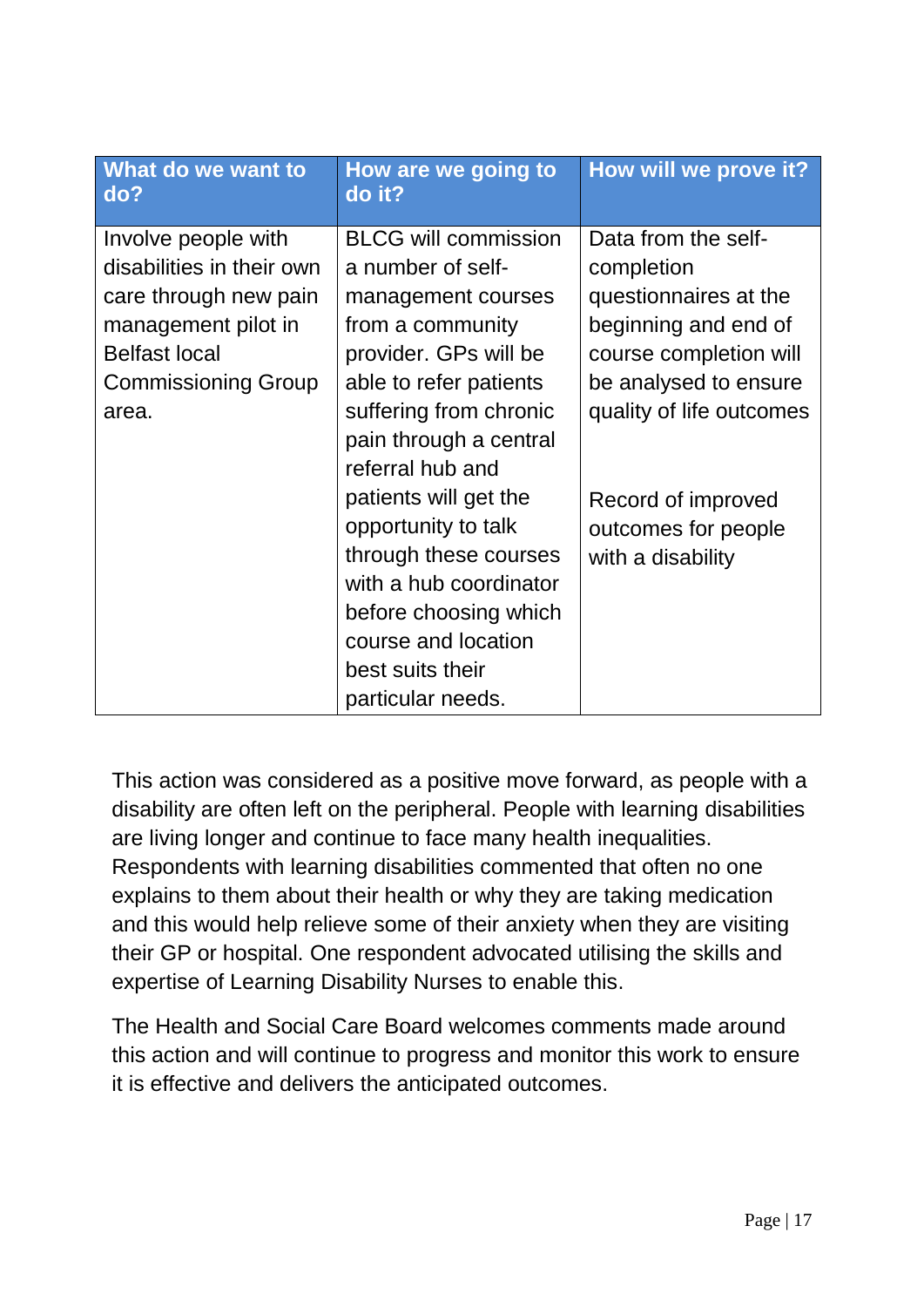| What do we want to<br>do?                                                                                                           | How are we going to<br>do it?                                                                                              | How will we prove it?                    |
|-------------------------------------------------------------------------------------------------------------------------------------|----------------------------------------------------------------------------------------------------------------------------|------------------------------------------|
| Create and promote<br>meaningful placement<br>opportunities for people<br>with disabilities in line                                 | People with a disability<br>gain meaningful work<br>experience over 26<br>weeks                                            | Evaluations from<br>participants         |
| with good practice and<br>commitments of<br>Section 75 equality<br>duties, and making use<br>of voluntary expertise<br>in this area | People on the scheme<br>are eligible to apply for<br>internal jobs after 5<br>months and support<br>will be provided apply | Applications made<br>References provided |
| Produce practical<br>quidance on process<br>and external supports                                                                   | References will be<br>provided for those on<br>placements                                                                  |                                          |

This action was considered positive and welcomed.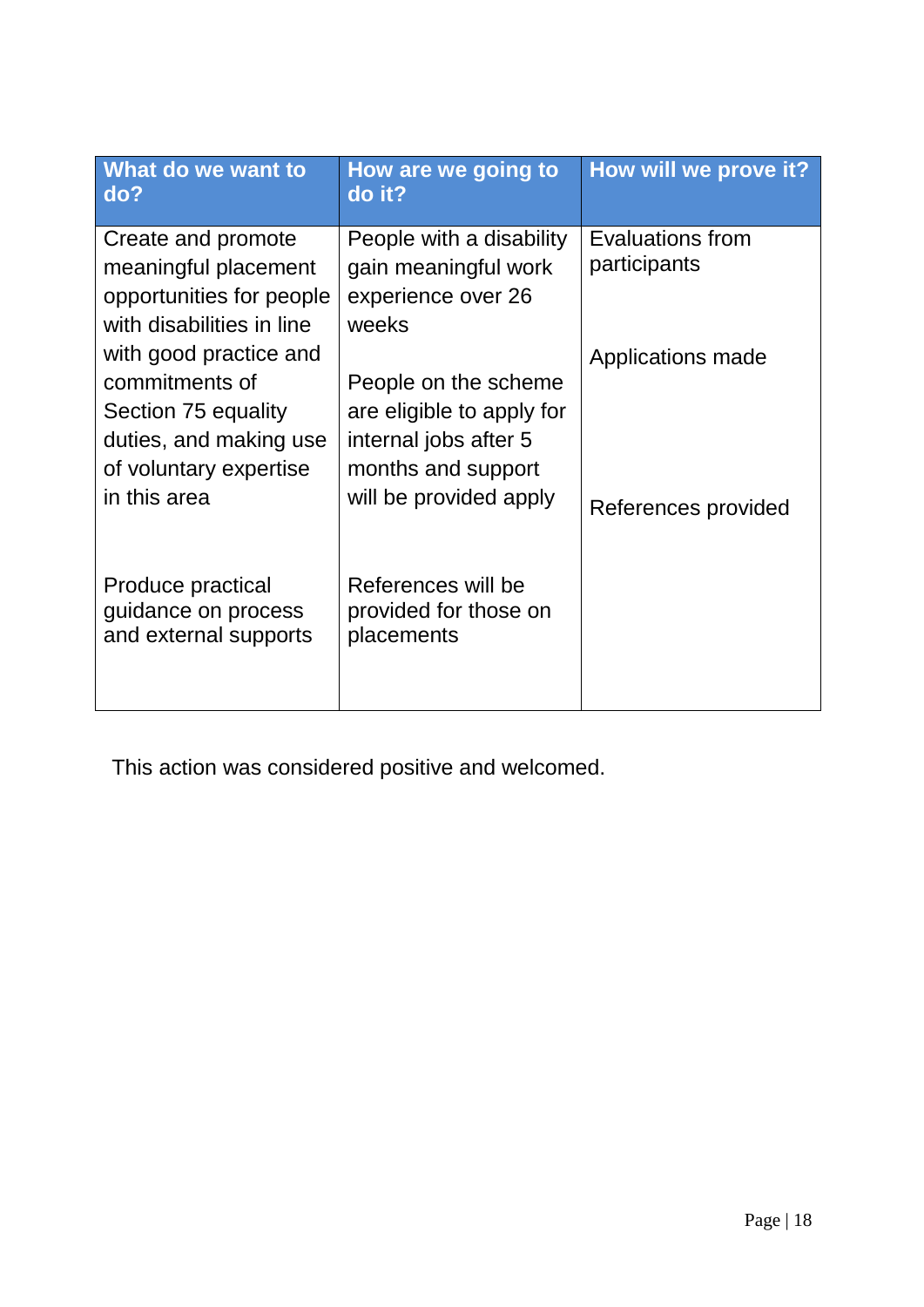| What do we want to<br>do?                                                                                                                                                                   | How are we going to<br>do it?                                                                                                                                                                                                     | How will we prove it?                                                                                                                                               |
|---------------------------------------------------------------------------------------------------------------------------------------------------------------------------------------------|-----------------------------------------------------------------------------------------------------------------------------------------------------------------------------------------------------------------------------------|---------------------------------------------------------------------------------------------------------------------------------------------------------------------|
| Encourage disabled<br>people to apply for<br>employment<br>opportunities and<br>remain in the workforce<br>Encourage greater<br>numbers of people with<br>a disability to apply for<br>jobs | We will attend career<br>fairs, include a<br>welcoming statement<br>and issue job adverts<br>to local disability<br>organisations and<br>explore adopting more<br>flexible working<br>arrangements and<br>review job descriptions | Information pack for<br>applicants with a<br>disability developed<br>and in use<br>Attendance at career<br>fairs<br><b>Senior Management</b><br><b>Team minutes</b> |

Respondents generally welcomed the creation and promotion of meaningful placements opportunities for people with a learning disability with some respondents offering their support in the development of practical guidance.

The Health and Social Care Board welcomes the offer of assistance and we will engage with our colleagues in the Business Services Organisation Equality Unit around making contact to ensure any guidance or materials are comprehensive and meet the needs of, and address the barriers for, people with disabilities.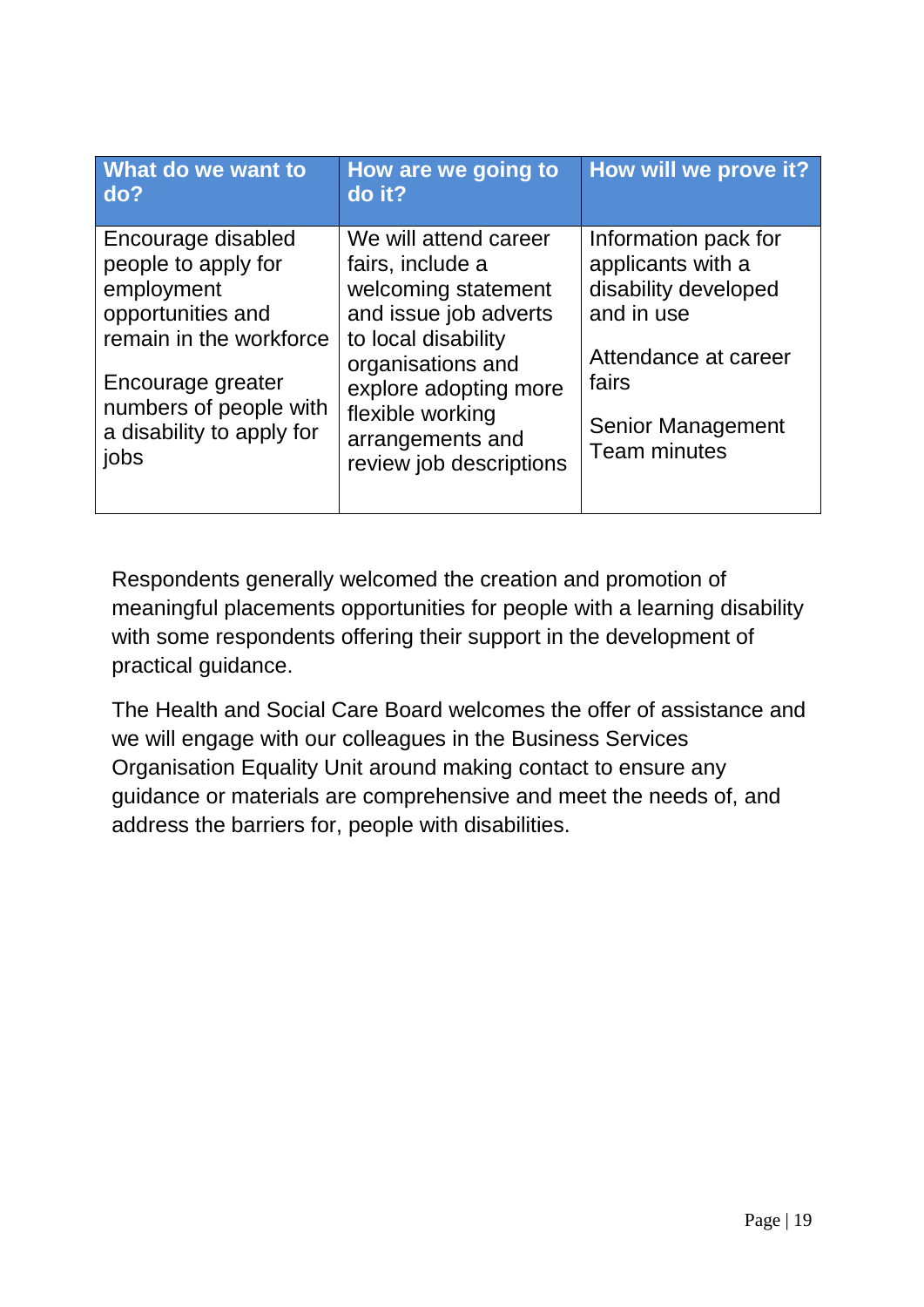# **Conclusion**

The Health and Social Care Board values the views of service users and carers in our work. We are committed to progressing equality of opportunity in all our work everyone, particularly those represented under Section 75 of the Northern Ireland Act 1998 and the Disability Discrimination Order 2007.

The final Disability Action Plan is published on our website [www.hscboard.hscni.net](http://www.hscboard.hscni.net/)

We would like to thank those that took part in engagement sessions and submitted written responses to the consultation.

For further information on the consultation report or Action Plans, please contact [equality.unit@hscni.net](mailto:equality.unit@hscni.net) 02895363961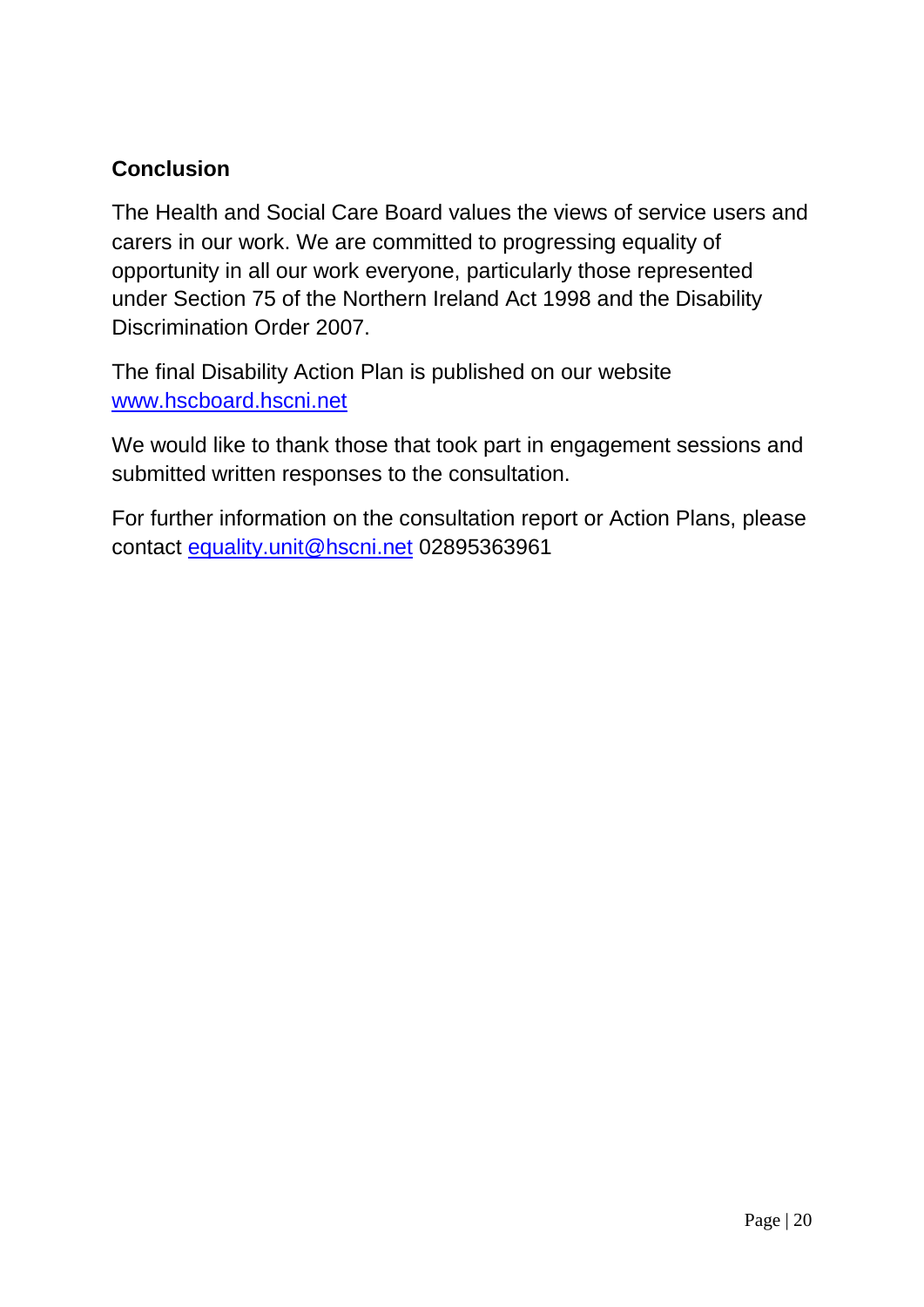# **Appendix 1 Respondents**

Association for Real Change (Arc) Northern Ireland Commissioner for Older People for Northern Ireland Equality Commission for Northern Ireland Northern Ireland Rare Disease Partnership Omnibus Partnership Rural Support Telling it like it is Advocacy Group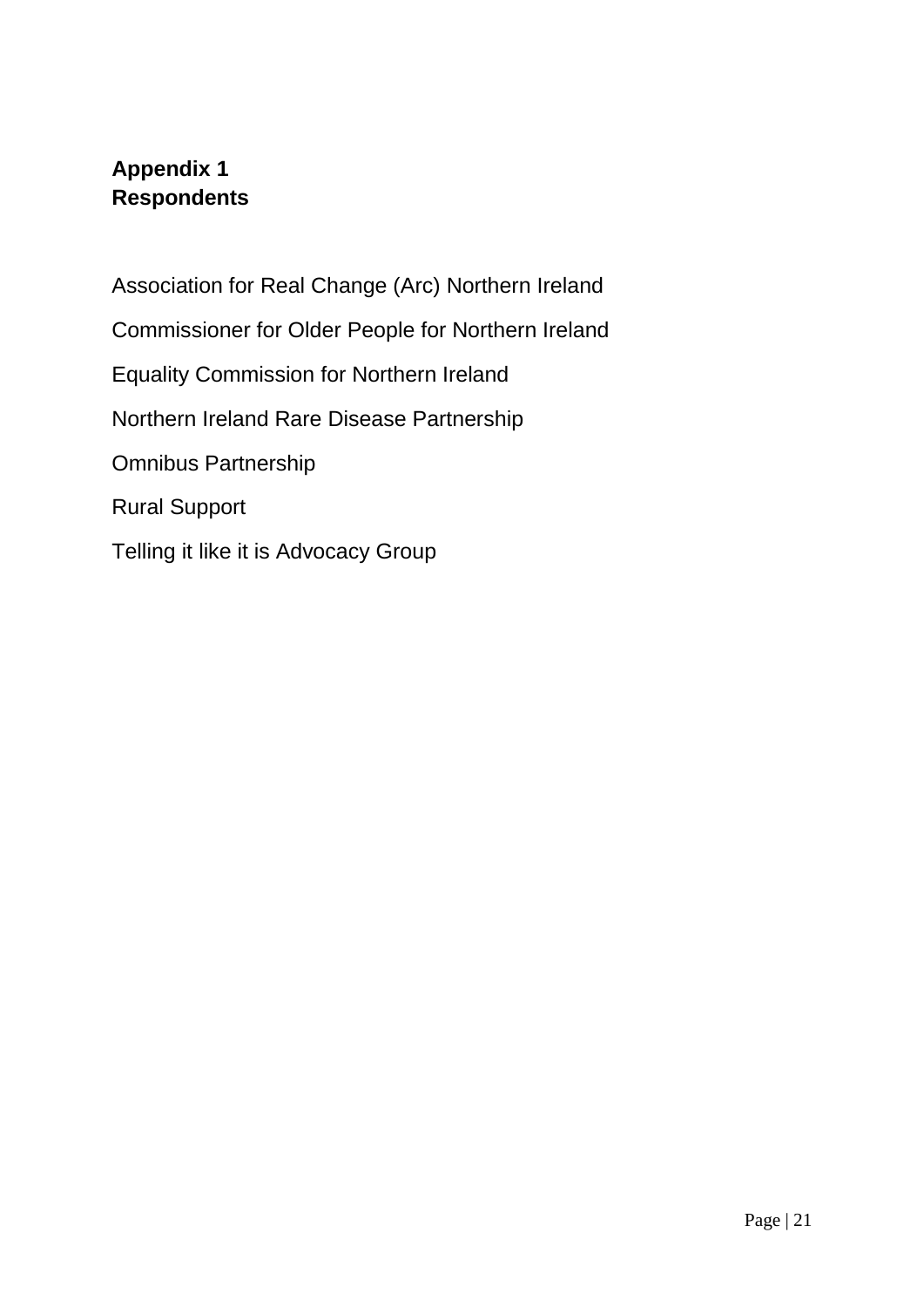### **Appendix 2 The Health and Social Care Board**

The Health and Social Care Board is part of health and social care in Northern Ireland.

The Health and Social Care Board was established in April 2009 and our main roles include:

- Finding out what services people in Northern Ireland need to keep healthy.
- Finding out what things people need to live by themselves in the community.
- Funding provider organisations including Trusts and other voluntary and private organisations to provide health and social care services.
- We make sure that the services provided are good quality.
- Ensuring that there is sufficient money in the budget to pay for the services.

The Health and Social Care Board has eight directorates responsible for the following areas of work.